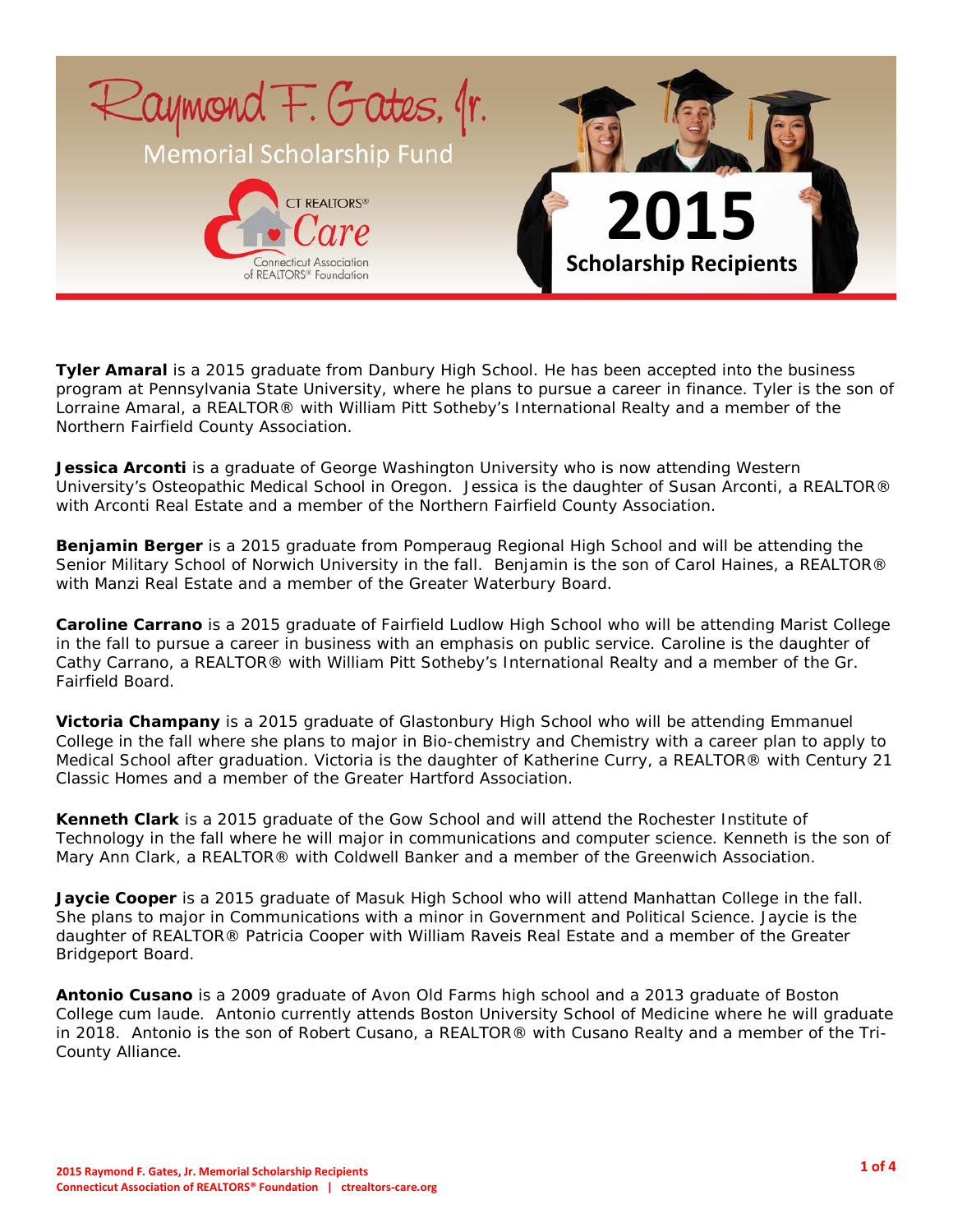**Julia Dietz** is a 2015 graduate of Branford High School who will attend Wesleyan University in the fall where she plans to major in Pre-Medicine studies including biology and chemistry. Julia is the daughter of Stephanie Dietz, a REALTOR® with RE/Max Alliance and a member of the New Haven Middlesex Association.

**Claire Domogala** is a 2015 graduate of Pomperaug Regional High School who will attend Philadelphia University in the fall. Claire's career goals are to become a Pediatric Physician Assistant at a Children's Hospital or in private practice. Claire is the daughter of Terri O'Brien, a REALTOR® with Fairfield Connecticut Properties and a member of the Greater Waterbury Board.

**Kelly Domogala** is a 2015 graduate of Pomperaug Regional High School who will attend the University of Rhode Island where she will major in Industrial Engineering. Kelly is the daughter of Terri O'Brien, a REALTOR® with Fairfield Connecticut Properties and a member of the Greater Waterbury Board.

**Terence Durrant II** is a 2015 graduate of Avon Old Farms School who will attend Skidmore College this fall to pursue a career in Arts /Entertainment and Management. Terence is the son of Terence Durrant, a REALTOR® with Perfect Solution Realty and a member of the Greater Hartford Association.

**Charles Fayal** is a 2011 graduate of Stonington High School who is currently attending the University of Connecticut pursuing a double major in Biomedical and Electrical Engineering. Charles is the son of Annmarie Haag, a REALTOR® with Switz Real Estate Associates and a member of the Eastern CT Association.

**Matthew Ferris** is a 2015 graduate of Xavier High School who will attend Lasell College in the fall. Matthew will pursue a career in Communications and Broadcasting and hopes to become a news journalist with television or broadcasting. Matthew is the son of Michael Ferris, a REALTOR® with Century 21 Classic Homes and a member of the Greater Hartford Association.

**Andrew Festa** is a 2015 graduate of Conard High School who will attend the Rochester Institute of Technology in the fall. He intends to pursue a career in Computer Science and Electrical Engineering to unlock future design potential that could help accident victims in a coma or help paraplegics attain better movement. Andrew is the son of Ana Festa, a REALTOR® with Exp Realty and a member of the Greater Hartford Association.

**Katelin Fournier** is a 2012 graduate of Glastonbury High School who has just completed her Physics Degree at Eckerd College and will be continuing on in the fall at Washington University to earn her degree in Engineering. Katelin is the daughter of Kathy Urbanetti, a Realtor with BHHS New England Properties and a member of the Greater Hartford Association.

**Megan Fox** is a 2014 graduate of Ridgefield High School who is attending Pennsylvania State University's College of Communications where she majors in Public Relations with a minor in Business. Megan is the daughter of Sheila Fox, a REALTOR® with Neumann Real Estate and a member of the Ridgefield Board.

**Daniel Getman** is a 2015 graduate of Westhill High School who will attend Duke University in the fall. Daniel is planning to study Pre-Med in order to pursue his interest in Neuroscience. Daniel is the son of Lena Getman, a REALTOR® with Coldwell Banker Residential Brokerage and a member of the Stamford Board.

**Jeffrey Glazer** is a 2015 graduate of Ansonia High School who will be attending the University of Connecticut in the fall to pursue a career in Sports Management. Jeffrey is the son of Lisa Glazer, a REALTOR® with Berkshire Hathaway Home Services New England Properties and a member of the Valley Association.

**Marguerite Grasso** is a 2013 graduate of St. Joseph High School who currently attends Loyola University Maryland where she is majoring in Communications. Maggie is the daughter of Mary Beth Grasso, a REALTOR® with Keller Williams Trumbull and a member of the Greater Fairfield Board.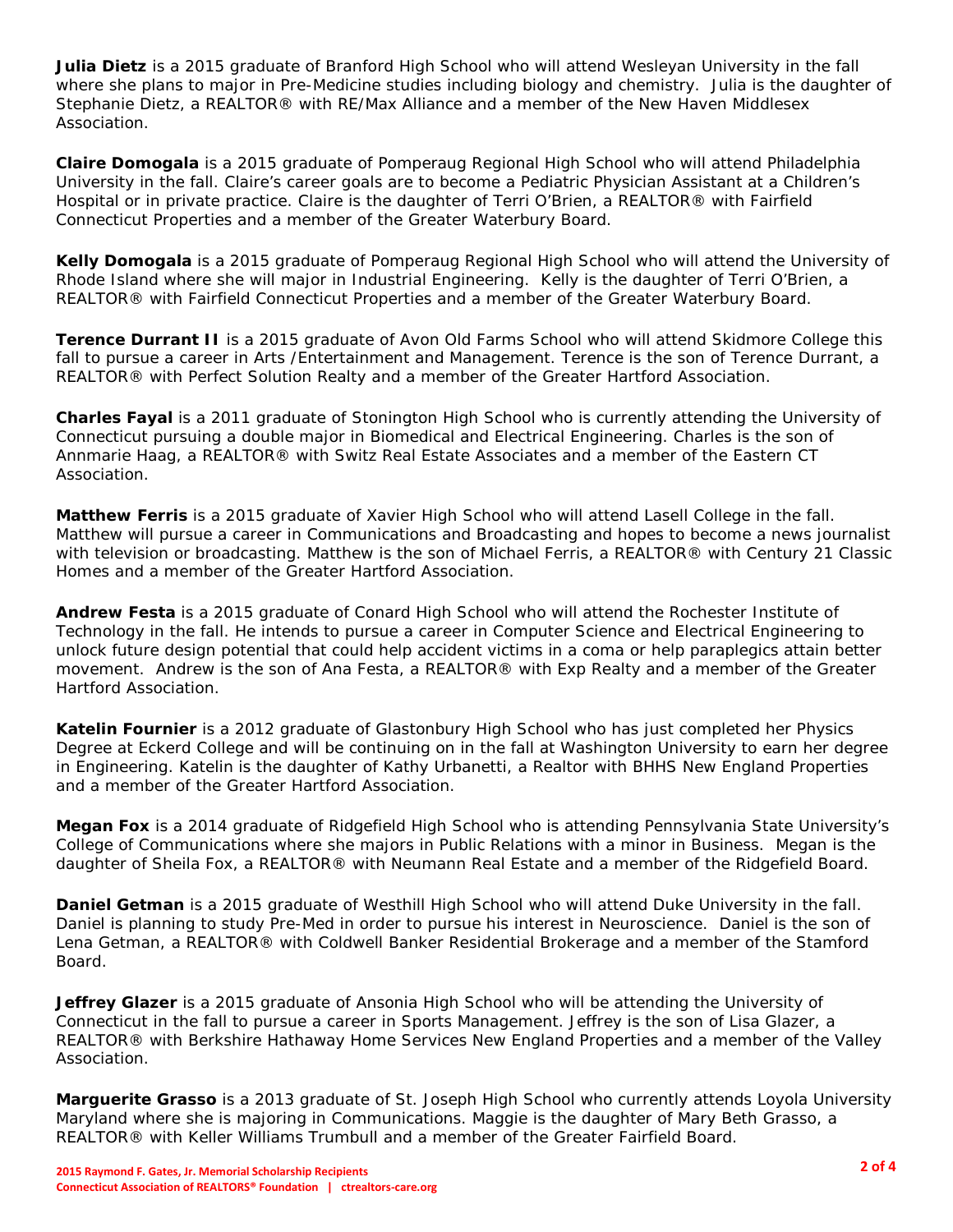**Michael Grasso** is a 2012 graduate of St. Joseph High School who is attending the University of Notre Dame pursuing a Bachelor of Science degree in Chemical Engineering. Michael is the son of Mary Beth Grasso, a REALTORr® with Keller Williams Trumbull and a member of the Greater Fairfield Board.

**Matthew Hausmann** is a 2015 graduate of Waterford High School who will attend the University of Connecticut in the fall where he plans on majoring in Athletic Training. Matthew is the son of Geoff Hausmann, a REALTOR® with RE/ MAX Alliance, and Susan Hausmann, also a REALTOR® with RE/MAX Alliance and members of the Eastern CT Association.

**Teresa Hegarty** is a 2013 graduate of Brookfield High School who is attending the Massachusetts Institute of Technology and pursuing a degree in Environmental Engineering. Teresa is the daughter of James Hegarty, a REALTOR® with Hegarty and Company Real Estate and a member of the Northern Fairfield County Association.

**Vivian Hong** is a 2015 graduate of Wilton High School who will attend Tufts University in the fall to study Neurology and Cognitive Science. Vivian is the daughter of Rui Hong, a REALTOR® with William Raveis Real Estate and a member of the Mid-Fairfield County Association.

**Evan Hsia** is a 2015 graduate from Loomis Chaffee who will be attending John Hopkins University in the fall to pursue a career in Electrical Engineering. Evan is the son of Annie Chong, who is a REALTOR® with Century 21 All Points Realty and a member of the Greater Hartford Association.

**Matthew Kapell** is a 2015 graduate of Trumbull High School who will attend the University of Connecticut in the fall where he plans to major in Finance. Matt is the son of Joseph Kapell, a REALTOR® with RE/MAX Right Choice and a member of the Greater Bridgeport Board.

**Jennifer Lombard** is a 2015 graduate of Conard High School who will attend Central CT State University in the fall to train for a career as an Elementary School Teacher. Jennifer is the daughter of Claire Lombard, a REALTOR® with William Raveis Real Estate and a member of the Greater Hartford Association.

**Katherine Luciano** is a 2015 graduate of New Canaan High School who will be attending Kent State University in the fall where she will be majoring in Fashion Merchandising and Creative Writing. Katherine is the daughter of Carrie Luciano, a REALTOR® with William Pitt Sotheby International Realty and a member of the New Canaan Board.

**Alex Maric** is a 2015 graduate of the Connecticut International Baccalaureate Academy who will attend the University of Connecticut in the fall where he will major in Computer Science with a minor in Chinese language. Alex is the son of Charles Maric, a REALTOR® with McCorrison D.W. Fish Realty and a member of the Greater Hartford Association.

**Matthew Lin** is a 2014 graduate of East Lyme High School currently attending the University of Connecticut where he majors in Biological Sciences in the Pre-Medical program with a minor in Chemistry. Matthew is the son of Ingrid Lin, who is a REALTOR® with William Raveis Real Estate and a member of the Eastern CT Association.

**William Meng** is a 2013 graduate of Farmington High School who is attending the University of Connecticut and majoring in Mechanical Engineering with a minor in Materials Science and Engineering. William is the son of William Meng, a REALTOR® with Century 21 Bay-Mar Realty and a member of the Mid-State Association.

**Olivia Miloro** is a 2015 graduate of Ridgefield High School who will be attending Bucknell University in the fall where she will major in Mathematics with a Business minor. Olivia is the daughter of Nancy Miloro, a REALTOR® with William Raveis Real Estate and a member of the Ridgefield Board.